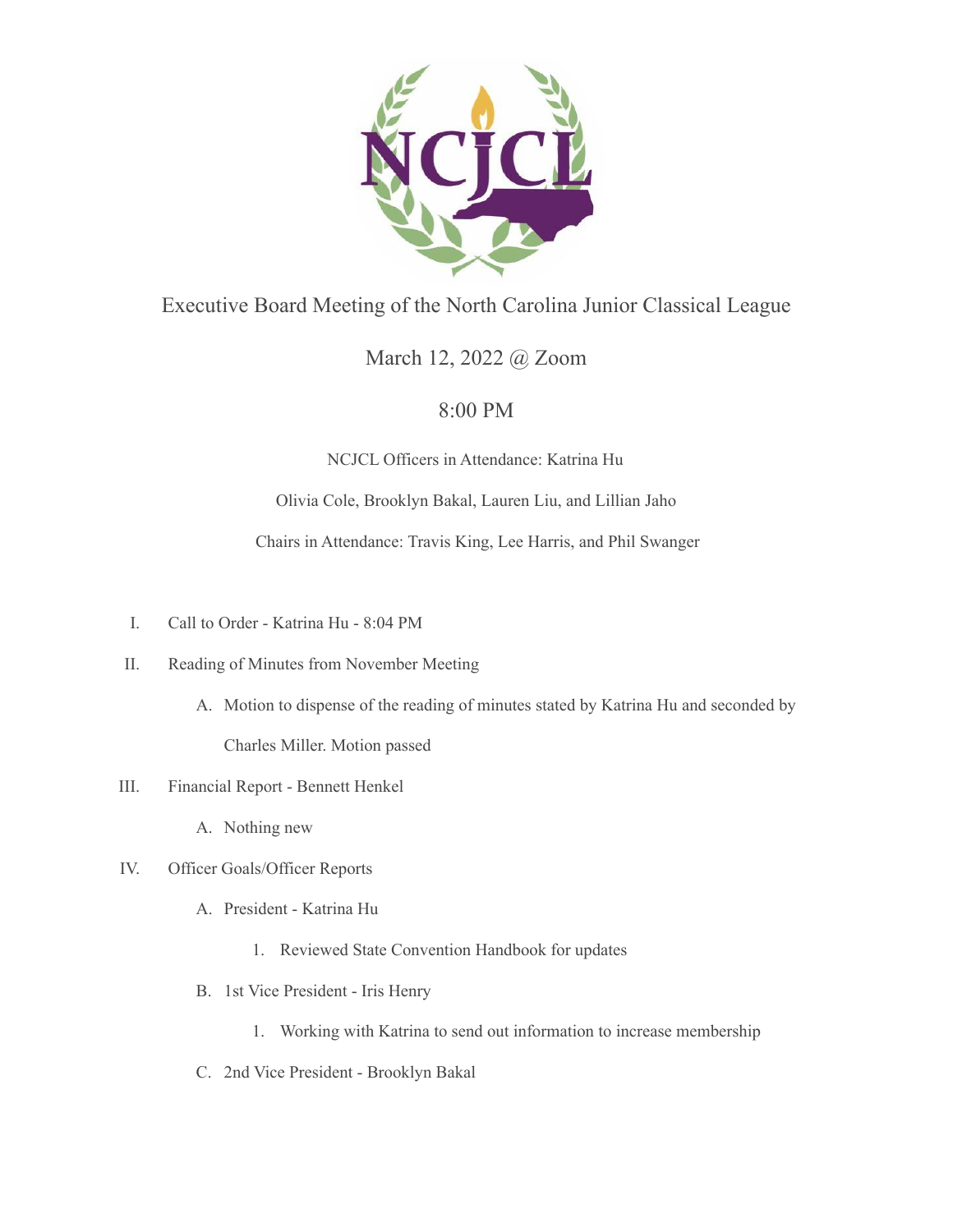- 1. Nothing to report
- D. Parliamentarian Charles Miller
	- 1. Nothing to Report
- E. Communications Coordinator Olivia Cole
	- 1. Updated website with State Convention Certamen Qualifiers Tournament Information
- F. Torch Editor Ashley Dowdney
	- 1. Nothing to report
- G. Historian Lauren Liu
	- 1. Began working on scrapbook and needs chapters to send in photos and content
	- 2. Would like to encourage chapters to send in photos through contests
- H. Middle School Representative Lillian Jaho
	- 1. Encouraged friends to compete in NCJCL academic competitions

## V. Coordinator Reports

- A. Fall Forum Lee Harris
	- 1. Nothing to Report
- B. State Convention Travis King
	- 1. Location: Page High School (one day only, April 23, 2022)
		- a) Some competitions will be held virtually
			- (1) Graphic arts
			- (2) Essays
			- (3) Elections (FlipGrids, Google Form voting) Charlie
	- 2. Work in Progress Schedule